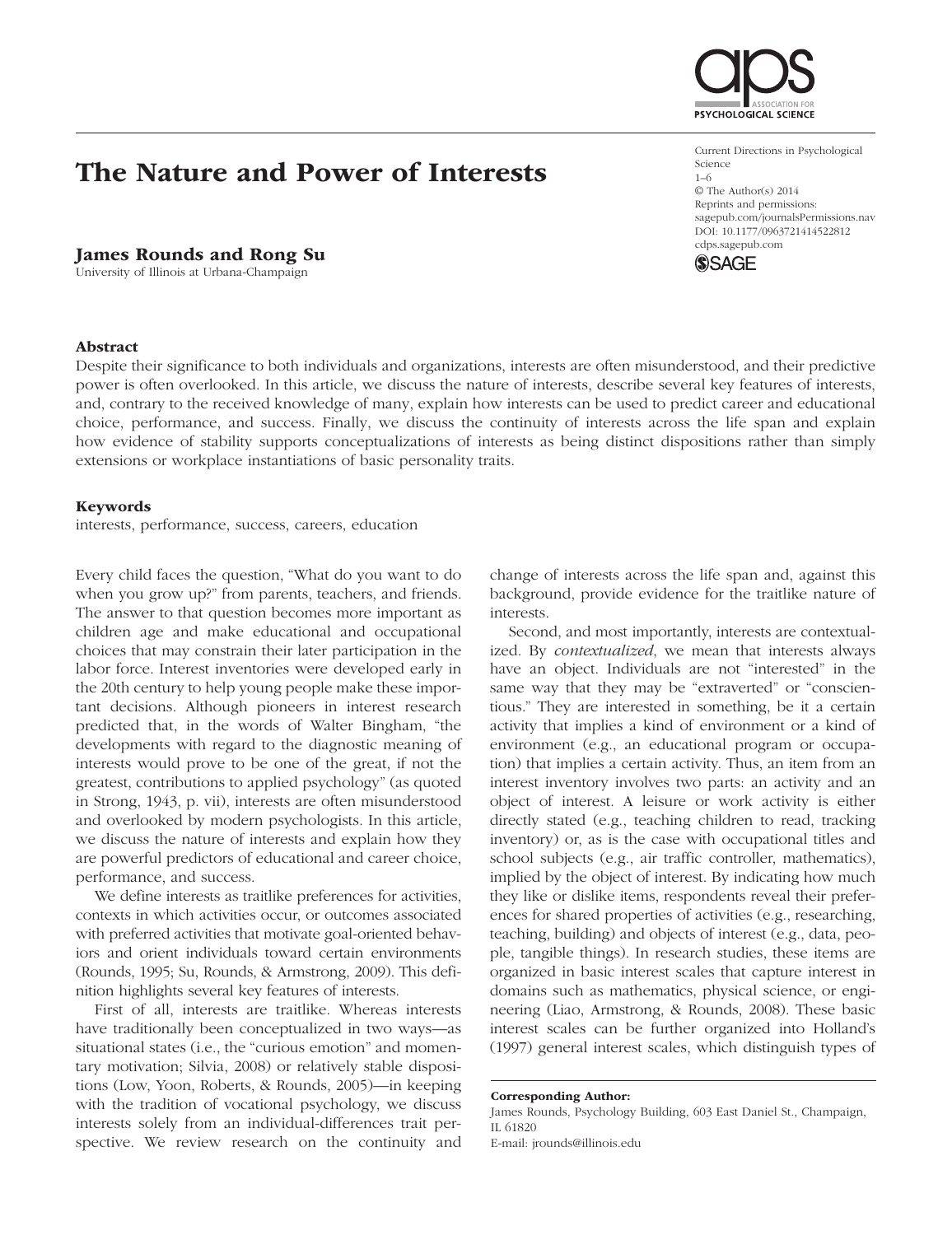people and environments: realistic, investigative, artistic, social, enterprising, and conventional.

Contextualization sets interests apart from other individual-difference variables such as cognitive ability and personality traits. Interests directly capture the relationship, or the fit, between a person and certain types of environments (Su, Murdock, & Rounds, in press). This is the primary reason why interests are predictive of human behaviors in particular environments, and why interest categories have been proposed as a framework for organizing and integrating individual-difference variables (Ackerman & Heggestad, 1997; Armstrong, Day, McVay, & Rounds, 2008).

A third feature of interests is their motivational functions. Figure 1 demonstrates how interests influence human behaviors and outcomes through motivation: Interests (a) direct activities and goals toward specific domains, (b) energize goal-striving efforts, and (c) provide a context that helps sustain persistence on a goal until the objective is achieved (Nye, Su, Rounds, & Drasgow, 2012). Because interests affect the direction, vigor, and persistence of goal-oriented behaviors, it is expected that interests will predict goal attainment in educational and work settings.

Within this theoretical framework of interests, motivation, goal-oriented behaviors, and goal-attainment outcomes, the influence of interests on direction (generally operationalized as "choice") has been the most recognized and well researched. For example, interests have long been found to robustly predict choice of college major and occupation (Kuder, 1977; Strong, 1943). As a result, interest measures have become an indispensable part of the career-counseling process, and, each year, millions of interest inventories help individuals make evidence-based decisions about educational and occupational opportunities. In contrast, the role of interests in predicting outcomes beyond career or educational choice has been overlooked. Despite early investigations linking interests to superior school and work performance (Strong, 1943), lack of comprehensive meta-analytic evidence led contemporary scholars to conclude that

the prediction issue in interest measurement is not how well someone will do but which among several alternative choices they will choose. In a real sense, vocational interest measurement is about binary choices . . . [and not] about predicting continua of behavior or performance. (Ployhart, Schneider, & Schmitt, 2006, p. 469)

Next, we provide counterevidence from recent metaanalyses and a large-scale longitudinal study that reestablishes the predictive power of interests in post-choice outcomes. It is our contention that interests are dispositions that determine not only what individuals choose but also how individuals behave and (therefore) what they achieve. The available evidence suggests that interests are no less important than other highly acclaimed individual-difference predictors of performance and career success, namely, cognitive ability and personality traits; in some cases, interests are much more powerful.

# Interests Predict Performance and Career Success

In 1943, E. K. Strong published his seminal book, *Vocational Interests of Men and Women*, which showed that occupational-interest scores were correlated with measures of superiority across a wide range of occupations, from life-insurance salesperson to engineer, as well as a variety of academic majors. Strong contextualized and defined occupational interest as the similarity of an individual's preferences to the preferences of incumbents in various occupations. Thus, Strong's research demonstrated that an individual's preferences *in relation to the environment*, as measured by interest scales, are highly relevant to the success of the individual's behaviors in that environment.



Fig. 1. Theoretical relationships among interests, motivation, goal-oriented behaviors, and goal-attainment outcomes.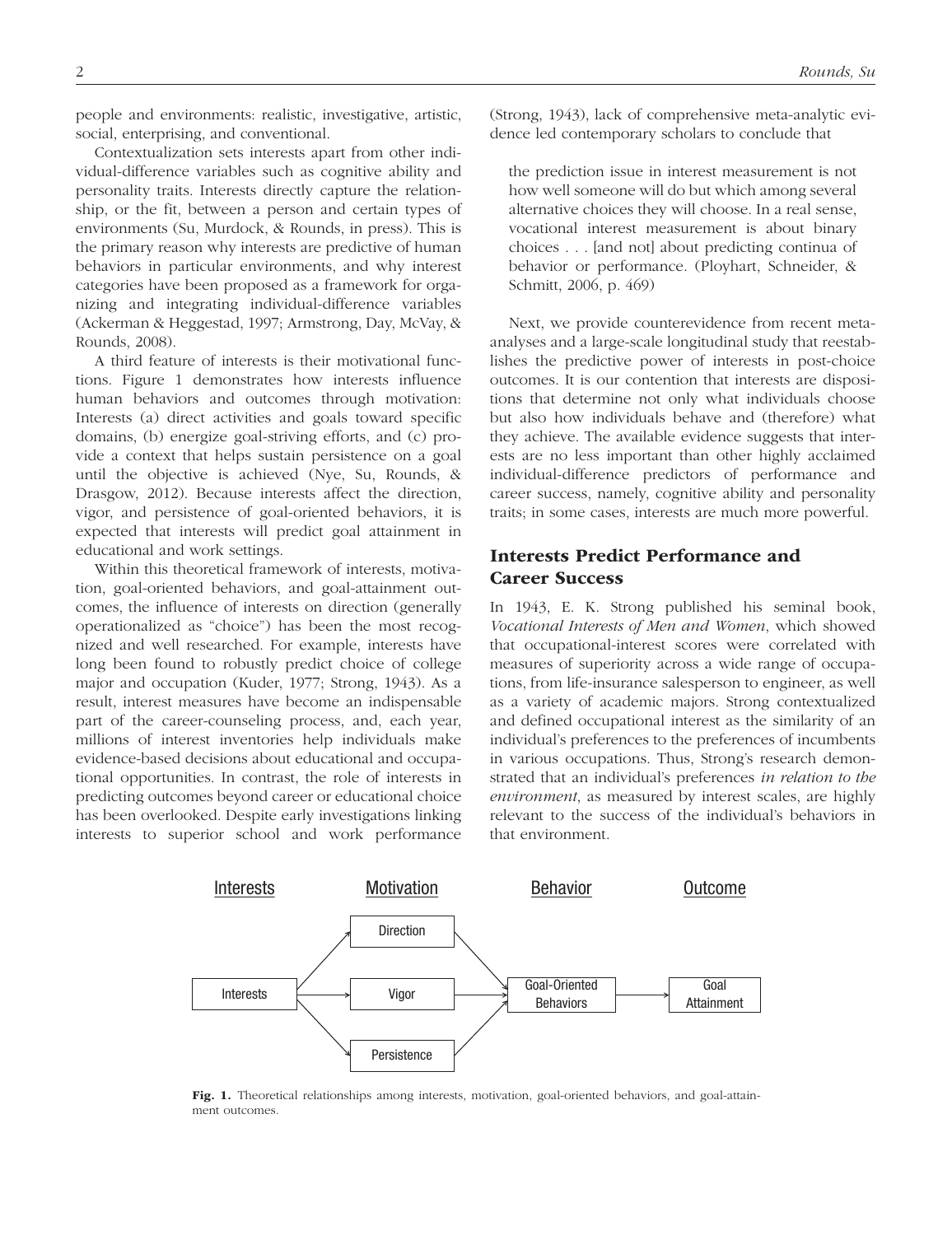To quantitatively evaluate the effect size of this interest-performance relationship, we conducted a meta-analysis on studies that examined the correlation between interests and performance over the past 70 years, dating from Strong's pioneering work up to the present time (Nye et al., 2012). We included studies that measured interests in two ways: (a) interest-scale scores that represent the level (or strength) of interests, and (b) interestcongruence indices that reflect the fit between an individual and his or her environment. Overall, interests were found to be moderately correlated with academic and job performance. The baseline correlation between interest-scale scores and job performance was .20, comparable to the size of the personality-performance relationship (Barrick & Mount, 1991). Importantly, when interest congruence was used, the interest–job performance correlation was much higher at .36. Similarly, the correlations of interestscale scores and interest congruence with academic performance were .23 and .32, respectively.

These findings support our assertion regarding the unique value of interests, as contextualized information (interest congruence) enhanced prediction of individuals' behaviors and performance across a variety of outcomes, including students' grades (*r* = .30) and persistence in school (*r* = .34), as well as employees' task performance (*r* = .30), organizational citizenship behaviors (*r* = .37), and persistence in jobs  $(r = .36)$ . In other words, as predicted by the model shown in Figure 1, students who are interested in their major of study are more likely to perform better, to persist longer in school, and to stay in their majors than are their disinterested peers; employees who are interested in their occupations perform better, contribute more to their organizations and coworkers, and persist longer in their jobs. Using a different methodology, another meta-analysis reviewed 74 studies on interests and performance and found interests to be predictive of a range of job-performance criteria (Van Iddekinge, Roth, Putka, & Lanivich, 2011). Compared with other important effect sizes in the field of psychology (i.e., *r* = .32 between psychotherapy and subsequent well-being; Meyer et al., 2001), the relationship between interests and performance is substantial and far from negligible.

In addition to predicting performance in school and at work, interests also appear to contribute to important long-term outcomes such as educational attainment and career success (Su, 2012). Using a large-scale, longitudinal data set that included 400,000 high school students from 1,300 schools across the nation, Su (2012) demonstrated that interests uniquely predict academic and career success over and above cognitive ability and personality. Specifically, Su examined the role of interests in predicting three criteria of academic success (college grades, persistence in college, and highest degree attained 11 years after high school graduation) and two criteria of career success (income and occupational prestige 11 years after high school graduation). Figure 2 illustrates the percentage of the total variance accounted for (VAF) that was contributed by interests, personality, and cognitive ability in explaining these five criteria.

As shown in Figure 2, interests were the most powerful predictor of income (83.3% of VAF) and greatly exceeded the contributions of ability and personality (12.0% and 4.7% VAF, respectively). This finding had not been reported previously and was the most notable finding in the study. Furthermore, Su (2012) showed that interests predicted income within occupational groups after controlling for the contribution of ability and personality, which indicates that equally able individuals do better or worse depending on their interests. Consistent with past reports, ability mattered most for occupational prestige and for all of the educational-success outcomes, accounting for over half of the VAF in each. Personality also played a role. However, interests were more important than personality in every case, particularly for degree attainment and occupational prestige. These results evidenced that the contextualized nature of interests provides a unique source of information—information about people's preferences in relation to their environment for understanding educational and career success.

### Interest Continuity and Change

Interests are viewed as relatively stable dispositions that facilitate fit (e.g., congruence) between people and their environments. The appropriateness of using interest assessments in career counseling is contingent on this assumption of stability. Importantly, relative stability does not mean that interests never change for any individual over the life span. Rather, it means that the relative standing of any individual in a population remains consistent to a certain degree.

To examine the continuity and change of interests across the life span, Low et al. (2005) conducted a metaanalysis of 66 longitudinal studies on interest stability. This yielded 107 samples comprising a total of 23,665 participants who were studied from early adolescence (age 12) to middle adulthood (age 40). Low et al. estimated interest stability at different life stages using rankorder stability, that is, the relative placement of an individual in a group, expressed as a correlation between two time points. During adolescence, the rank-order stability of interests was in the upper .50s. It increased markedly during the college years (ages 18.0–21.9), rising to close to .70 before appearing to plateau for two decades. More importantly, Low et al. compared the rank-order stability of interests to that of personality traits during each period of life and found interests to be more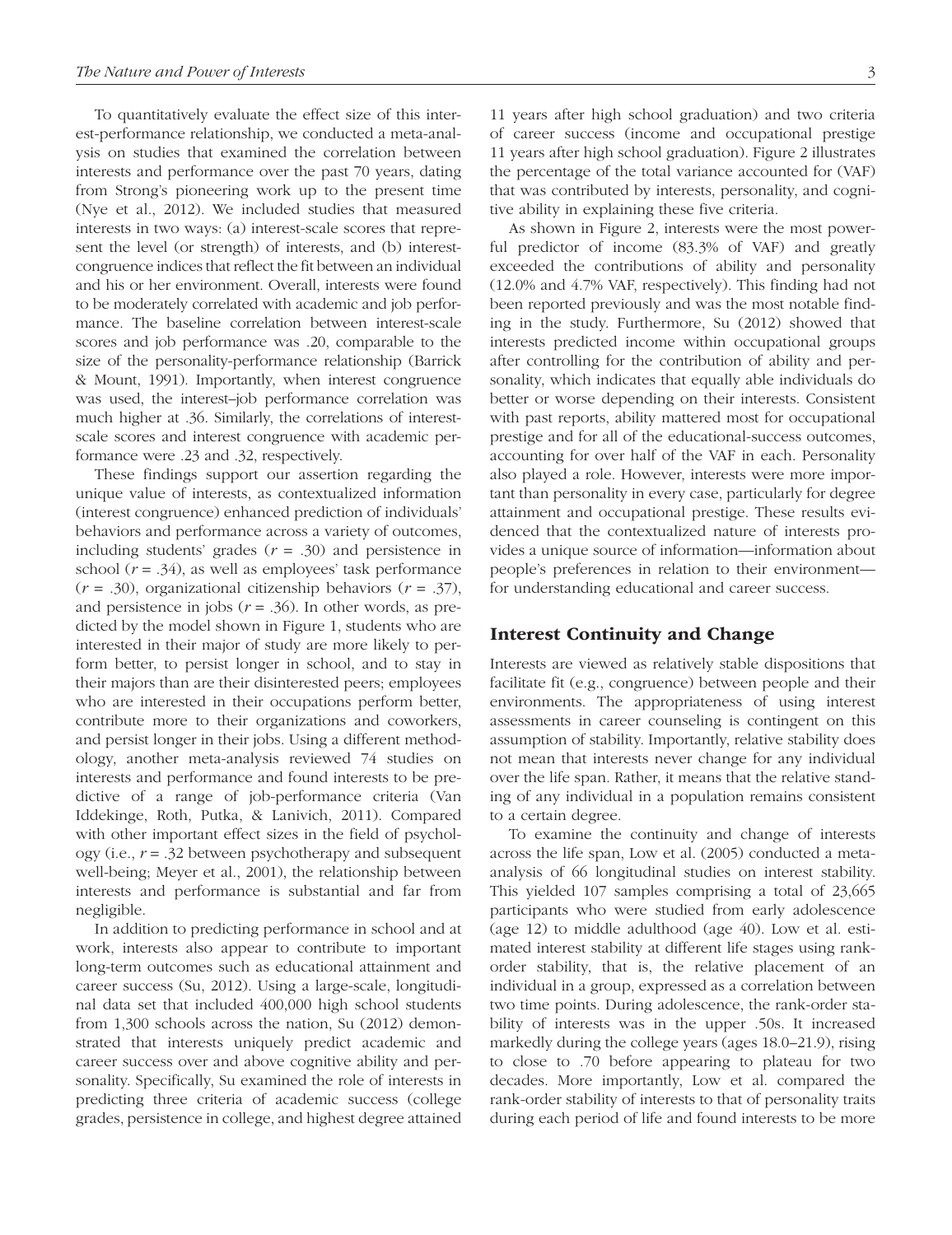

Fig. 2. The relative importance of interests, personality, and ability for educational and career success. The graph shows the percentage of total variance accounted for by interests, personality, and cognitive ability in explaining the five educational- and careersuccess criteria. The total amount of variance accounted for  $(R^2)$  for each criterion is 25% for income  $(25\% \times 83.3\% = 20.82\%$  by interests,  $25\% \times 4.7\% = 1.18\%$  by personality,  $25\% \times 12.0\% = 3.00\%$  by cognitive ability), 33% for occupational prestige (10.86% by interests, 2.70% by personality, 19.44% by cognitive ability), 40% for degree attainment (14.16% by interests, 2.96% by personality, 22.88% by cognitive ability), 22% for college persistence (4.77% by interests, 2.62% by personality, 14.61% by cognitive ability), and 19% for grades in college (5.05% by interests, 4.39% by personality, 9.57% by cognitive ability).

stable across all age periods before middle adulthood (see Fig. 3). The peak of interest stability also occurred much earlier in life than the peak reported for personality traits. These findings provide support for the assumption that interests are relatively stable and are therefore suitable for use in academic and career guidance and prediction.

The greater stability of interests compared with personality brings us back to our discussion of the nature of interests. The findings from Low et al. (2005) support the dispositional nature of interests and indicate that interests are not simply "downstream" constructs derived from basic personality traits or workplace instantiations of basic personality traits as previously thought (e.g., Holland, 1997; McCrae & Costa, 1990). Interests describe a person in relation to the environment, which, as shown above, appears to enhance their predictive utility. The development of interests is an iterative process of increasing fit between person and environment: A person chooses preferred environments and avoids, leaves, or changes disliked environments; in turn, compatible environments reinforce a person's interests and goal pursuits (Low & Rounds, 2006). Because trait continuity is facilitated by (a) the propensity



Fig. 3. Stability of interests versus personality as a function of age group. Error bars indicate 95% confidence intervals. Adapted from "Interest Change and Continuity From Early Adolescence to Middle Adulthood," by K. S. D. Low and J. Rounds, 2007, *Journal of Educational and Vocational Guidance, 7*, p. 32. Copyright 2007 by Springer. Adapted with permission.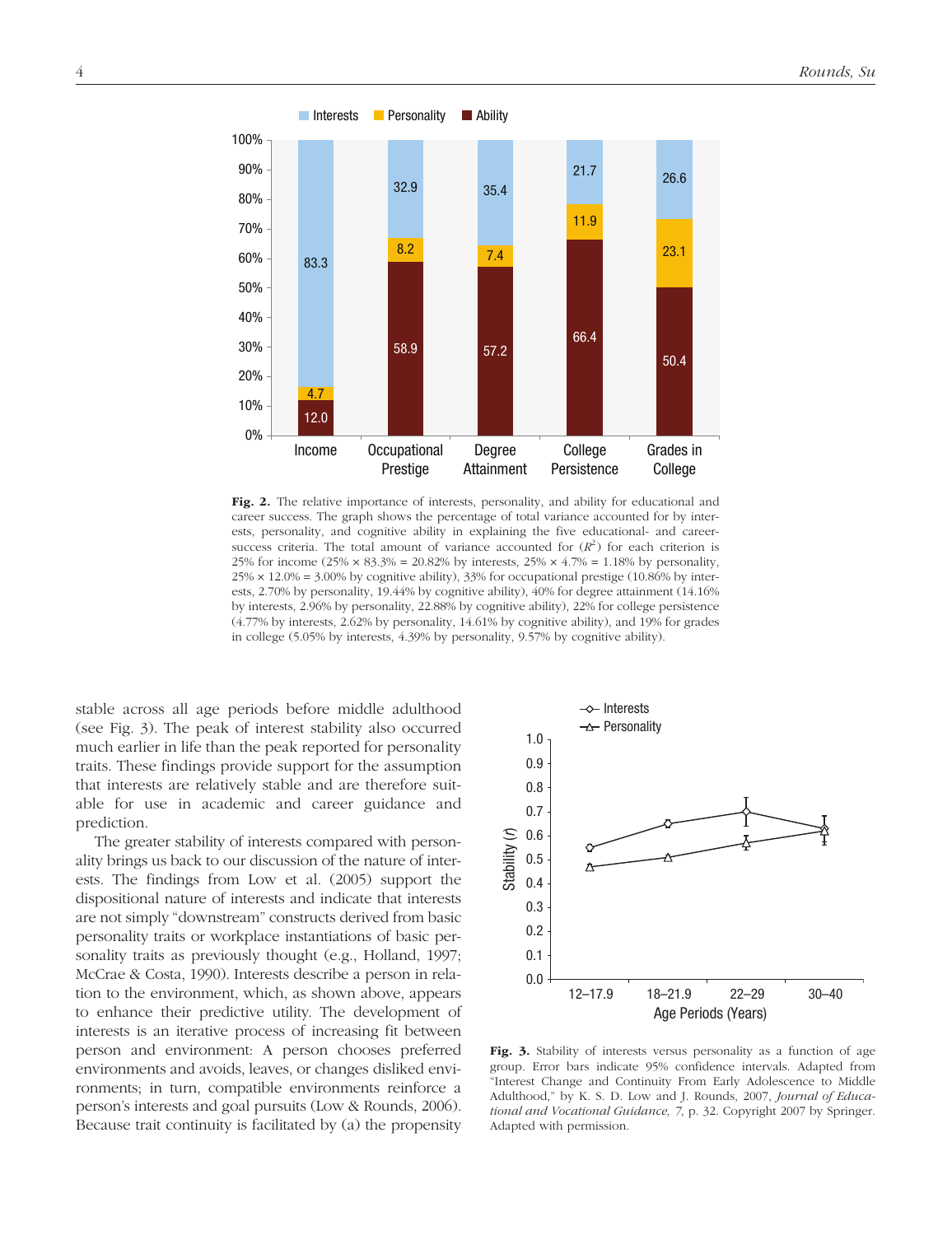of a person to select roles and environments that best fit his or her identity and (b) the manipulation and change of existing environments to better suit one's preferences (Caspi, 1998; Low & Rounds, 2007), interests reflect stable, traitlike components of individuals' identities that both reflect and predict successful adaptation to the environment.

# Current and Future Directions in Interest Research

It is time to rethink the nature of interests and the role of interests in human behaviors and outcomes. Although meta-analysis has revealed the power of interests to predict educational and occupational choice, performance, and success, more research is needed to determine the mechanisms through which interests influence these outcomes. The situational perspective, which is typically taken in studies of the effect of interests on learning and development in the classroom, may be advantageous in this pursuit (Renninger & Hidi, 2011). Additionally, because interests predict important life outcomes yet stabilize early in the life course, research aimed at understanding their development should focus on younger individuals. Therefore, as with temperament (Rothbart, 2007), measures need to be developed and validated to suit the cognitive development and perceptiveness of children. Finally, longitudinal studies that begin in these earlier life stages would be immensely beneficial to understanding the antecedents and outcomes of interests as well as the bridge between individuals and environments (Low & Rounds, 2006).

#### Recommended Reading

- Armstrong, P. I., Su, R., & Rounds, J. (2011). Vocational interests: The road less traveled. In T. Chamorro-Premuzic, S. von Strumm, & A. Furnham (Eds.), *Handbook of individual differences* (pp. 608–631). Oxford: Wiley-Blackwell. A chapter highlighting recent research that shows how interests can be the foundation for integrating values, personality traits, and skills and abilities.
- Holland, J. L. (1997). (See References). A book that is the best available source for the theory, measures, and models of J. L. Holland, which have dominated the study of interests since the 1970s.
- Liao, H.-Y., Armstrong, P. I., & Rounds, J. (2008). (See References). A monograph in which, following the lead of Leo R. Goldberg, an argument is presented for the development of public-domain interest measures.
- Savickas, M. L., & Spokane, A. R. (Eds.). (1999). *Vocational interests: Their meaning, measurement and use in counseling*. Palo Alto, CA: Davies-Black. An edited volume devoted to the theory and measurement of interests and applications of interest inventories.

Strong, E. K., Jr. (1943). (See References). A seminal work on vocational interests that exhibits a contemporary understanding of the relation of interests to satisfaction and performance.

### Acknowledgments

We thank Chris Murdock for carefully reading and editing this manuscript.

#### Declaration of Conflicting Interests

The authors declared that they had no conflicts of interest with respect to their authorship or the publication of this article.

### References

- Ackerman, P. L., & Heggestad, E. D. (1997). Intelligence, personality, and interests: Evidence for overlapping traits. *Psychological Bulletin*, *121*, 219–245.
- Armstrong, P. I., Day, S. X., McVay, J. P., & Rounds, J. (2008). Holland's RIASEC model as an integrative framework for individual differences. *Journal of Counseling Psychology*, *55*, 1–18.
- Barrick, M. R., & Mount, M. K. (1991). The big five personality dimensions and job performance: A meta-analysis. *Personnel Psychology*, *44*, 1–26. doi:10.1111/j.1744-6570.1991.tb00688.x
- Caspi, A. (1998). Personality development across the life course. In W. Damon (Series Ed.) & N. Eisenberg (Vol. Ed.), *Handbook of child psychology, Vol. 3: Social, emotional, and personality development* (pp. 311–388). New York, NY: Wiley.
- Holland, J. L. (1997). *Making vocational choices: A theory of vocational personalities and work environments* (3rd ed.). Odessa, FL: Psychological Assessment Resources.
- Kuder, G. F. (1977). *Activity interests and occupational choice*. Chicago, IL: Science Research Associates.
- Liao, H.-Y., Armstrong, P. I., & Rounds, J. (2008). Development and initial validation of public domain Basic Interest Markers [Monograph]. *Journal of Vocational Behavior*, *73*, 159–183.
- Low, K. S. D., & Rounds, J. (2006). Vocational interests: Bridging person and environment. In D. L. Segal & J. Thomas (Eds.), *Comprehensive handbook of personality and psychopathology, Vol. I: Personality and everyday functioning* (pp. 251– 267). New York, NY: Wiley.
- Low, K. S. D., & Rounds, J. (2007). Interest change and continuity from early adolescence to middle adulthood. *International Journal of Educational and Vocational Guidance*, *7*, 23–36.
- Low, K. S. D., Yoon, M., Roberts, B. W., & Rounds, J. (2005). The stability of vocational interests from early adolescence to middle adulthood: A quantitative review of longitudinal studies. *Psychological Bulletin*, *131*, 713–737.
- McCrae, R. R., & Costa, P. T. (1990). *Personality in adulthood*. New York, NY: The Guildford Press.
- Meyer, G. J., Finn, S. E., Eyde, L. D., Kay, G. G., Moreland, K. L., Dies, R. R., . . . Reed, G. M. (2001). Psychological testing and psychological assessment. *American Psychologist*, *56*, 128–165.